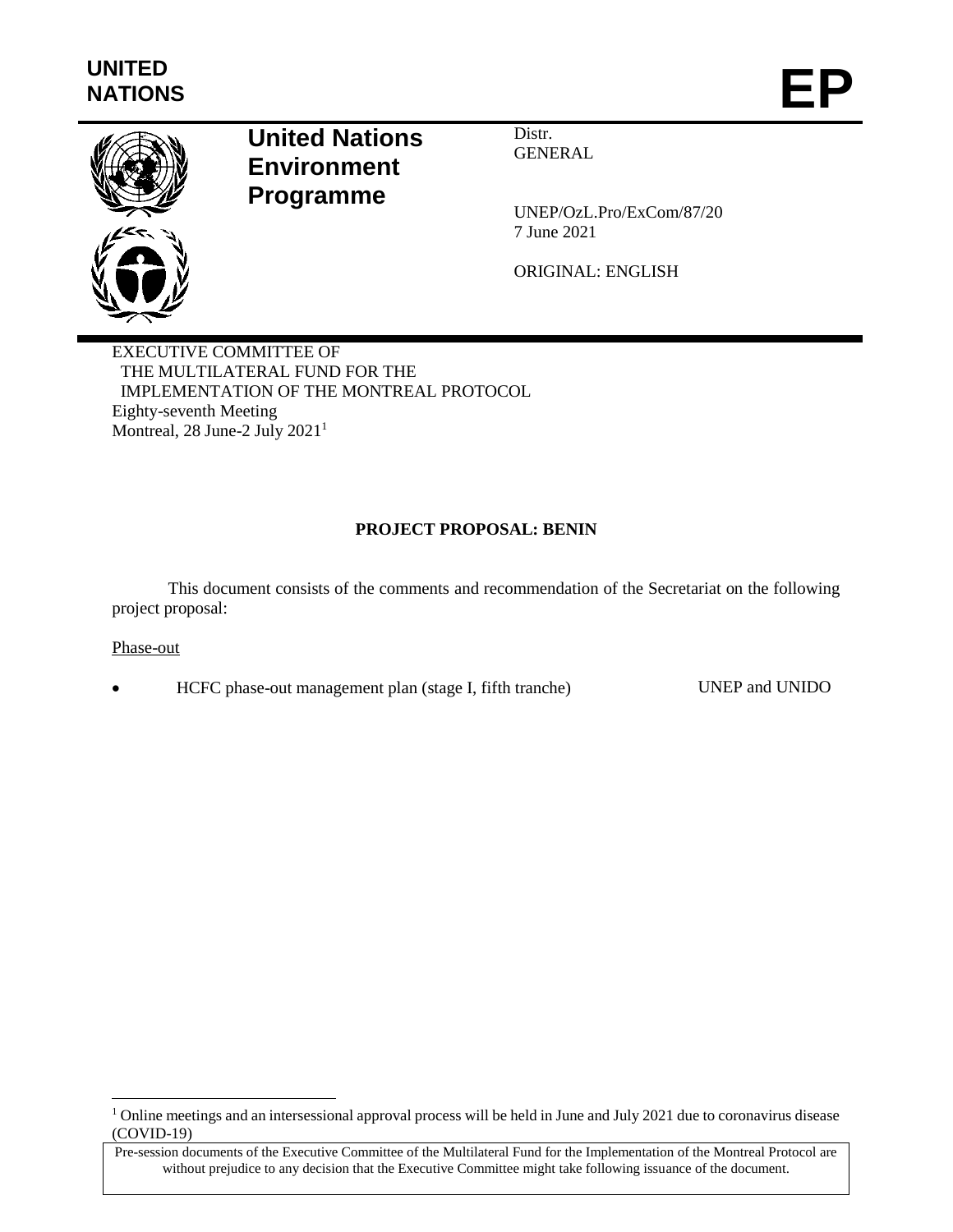## **PROJECT EVALUATION SHEET – MULTI-YEAR PROJECTS**

|                                                     |                             |                                                           |                  |                            |                        |                  | <b>Benin</b>     |                                                      |                             |                  |                    |                        |                             |                   |
|-----------------------------------------------------|-----------------------------|-----------------------------------------------------------|------------------|----------------------------|------------------------|------------------|------------------|------------------------------------------------------|-----------------------------|------------------|--------------------|------------------------|-----------------------------|-------------------|
| (I) PROJECT TITLE<br><b>AGENCY</b>                  |                             |                                                           |                  |                            |                        |                  |                  | <b>MEETING APPROVED</b>                              |                             |                  |                    | <b>CONTROL MEASURE</b> |                             |                   |
| HCFC phase out plan (Stage I)                       |                             |                                                           |                  | UNEP (lead), UNIDO         |                        |                  |                  | 63 <sup>rd</sup>                                     |                             |                  | 35% by 2020        |                        |                             |                   |
|                                                     |                             | (II) LATEST ARTICLE 7 DATA (Annex C Group I)              |                  |                            |                        |                  |                  | Year: 2020                                           |                             |                  |                    |                        | 13.49 (ODP tonnes)          |                   |
|                                                     |                             | (III) LATEST COUNTRY PROGRAMME SECTORAL DATA (ODP tonnes) |                  |                            |                        |                  |                  |                                                      |                             |                  |                    |                        |                             | <b>Year: 2020</b> |
|                                                     | Chemical<br>Foam<br>Aerosol |                                                           | Fire<br>fighting | Refrigeration              |                        |                  |                  |                                                      | Solvent<br>Process<br>agent |                  | Lab<br>use         |                        | Total sector<br>consumption |                   |
|                                                     |                             |                                                           |                  |                            |                        | Manufacturing    |                  | Servicing                                            |                             |                  |                    |                        |                             |                   |
| <b>HCFC-123</b>                                     |                             |                                                           |                  |                            |                        |                  |                  | 0.00                                                 |                             |                  |                    |                        |                             | 0.00              |
| <b>HCFC-124</b>                                     |                             |                                                           |                  |                            |                        |                  |                  | 0.00                                                 |                             |                  |                    |                        |                             | 0.00              |
| HCFC-141b                                           |                             |                                                           |                  |                            |                        |                  |                  | 0.00                                                 |                             |                  |                    |                        |                             | 0.00              |
| HCFC-142b                                           |                             |                                                           |                  |                            |                        |                  |                  | 0.00                                                 |                             |                  |                    |                        |                             | 0.00              |
| HCFC-22                                             |                             |                                                           |                  |                            |                        |                  |                  | 13.49                                                |                             |                  |                    |                        |                             | 13.49             |
|                                                     |                             | (IV) CONSUMPTION DATA (ODP tonnes)                        |                  |                            |                        |                  |                  |                                                      |                             |                  |                    |                        |                             |                   |
|                                                     | 2009 - 2010 baseline:       |                                                           | 23.8             |                            |                        |                  |                  | Starting point for sustained aggregate reductions:   |                             |                  |                    |                        |                             | 23.8              |
|                                                     |                             |                                                           |                  |                            |                        |                  |                  | <b>CONSUMPTION ELIGIBLE FOR FUNDING (ODP tonnes)</b> |                             |                  |                    |                        |                             |                   |
|                                                     | Already approved:           |                                                           | 8.33             |                            |                        |                  | Remaining:       |                                                      |                             |                  |                    |                        |                             | 15.47             |
|                                                     |                             |                                                           |                  |                            |                        |                  |                  | 2021                                                 |                             | 2022             |                    | 2023                   |                             | <b>Total</b>      |
| (V) BUSINESS PLAN<br><b>UNEP</b>                    |                             |                                                           |                  | ODS phase-out (ODP tonnes) |                        |                  |                  |                                                      | 0.79                        |                  | 0.0                |                        | 0.0                         | 0.79              |
|                                                     |                             |                                                           | Funding (US \$)  |                            |                        |                  | 67,800           | $\Omega$                                             |                             |                  | 67,800<br>$\Omega$ |                        |                             |                   |
|                                                     |                             |                                                           |                  |                            |                        |                  |                  |                                                      |                             |                  |                    |                        |                             |                   |
| (VI) PROJECT DATA                                   |                             |                                                           | 2011             | 2012                       | 2013                   | 2014             | 2015             | 2016                                                 | 2017                        | 2018             | 2019               | 2020                   | 2021                        | <b>Total</b>      |
| <b>Montreal Protocol</b><br>consumption limits      |                             |                                                           | n/a              | n/a                        | 23.80                  | 23.80            | 21.42            | 21.42                                                | 21.42                       | 21.42            | 21.42              | 15.47                  | 15.47                       | n/a               |
| Maximum allowable<br>consumption (ODP tonnes)       |                             |                                                           | n/a              | n/a                        | 23.80                  | 23.80            | 21.42            | 21.42                                                | 21.42                       | 21.42            | 21.42              | 15.47                  | 15.47                       | n/a               |
| Agreed<br>funding                                   | <b>UNEP</b>                 | Project<br>costs                                          | 85,000           | $\overline{0}$             | 85,000                 | $\overline{0}$   | $\overline{0}$   | 75,000                                               | $\overline{0}$              | 65,000           | $\overline{0}$     | 60,000                 | $\overline{0}$              | 370,000           |
| (US\$)                                              |                             | Support<br>costs                                          | 11,050           | $\boldsymbol{0}$           | 11,050                 | $\boldsymbol{0}$ | $\boldsymbol{0}$ | 9,750                                                | $\boldsymbol{0}$            | 8,450            | $\boldsymbol{0}$   | 7,800                  | $\boldsymbol{0}$            | 48,100            |
|                                                     | <b>UNIDO</b>                | Project<br>costs                                          | 100,000          | $\overline{0}$             | 40,000                 | $\overline{0}$   | $\Omega$         | 120,000                                              | $\Omega$                    | $\overline{0}$   | $\overline{0}$     | $\Omega$               | $\theta$                    | 260,000           |
|                                                     |                             | Support<br>costs                                          | 7,500            | $\overline{0}$             | 3,000                  | $\overline{0}$   | $\boldsymbol{0}$ | 9,000                                                | $\overline{0}$              | $\overline{0}$   | $\overline{0}$     | $\Omega$               | $\overline{0}$              | 19,500            |
| Funds approved<br>by ExCom (US\$)                   |                             | Project<br>costs                                          | 185,000          |                            | $\overline{0}$ 125,000 | $\theta$         | $\Omega$         | 195,000                                              | $\overline{0}$              | 65,000           | $\overline{0}$     | $\Omega$               | $\Omega$                    | 570,000           |
|                                                     |                             | Support<br>costs                                          | 18,550           | $\boldsymbol{0}$           | 14,050                 | $\overline{0}$   | $\boldsymbol{0}$ | 18,750                                               | $\overline{0}$              | 8,450            | $\mathbf{0}$       | $\Omega$               | $\mathbf{0}$                | 59,800            |
| Total funds                                         |                             | Project<br>costs                                          | $\theta$         | $\overline{0}$             | $\overline{0}$         | $\overline{0}$   | $\boldsymbol{0}$ | $\theta$                                             | $\overline{0}$              | $\overline{0}$   | $\mathbf{0}$       |                        | $0 \mid 60,000*$            | 60,000            |
| requested for<br>approval at this<br>meeting (US\$) |                             | Support<br>$\cos\!t$                                      | $\boldsymbol{0}$ | $\boldsymbol{0}$           | $\boldsymbol{0}$       | $\overline{0}$   | $\boldsymbol{0}$ | $\overline{0}$                                       | $\overline{0}$              | $\boldsymbol{0}$ | $\boldsymbol{0}$   | $\boldsymbol{0}$       | 7,800*                      | 7,800             |

\*The fifth tranche was due for submission in 2020.

**Secretariat's recommendation:** Blanket approval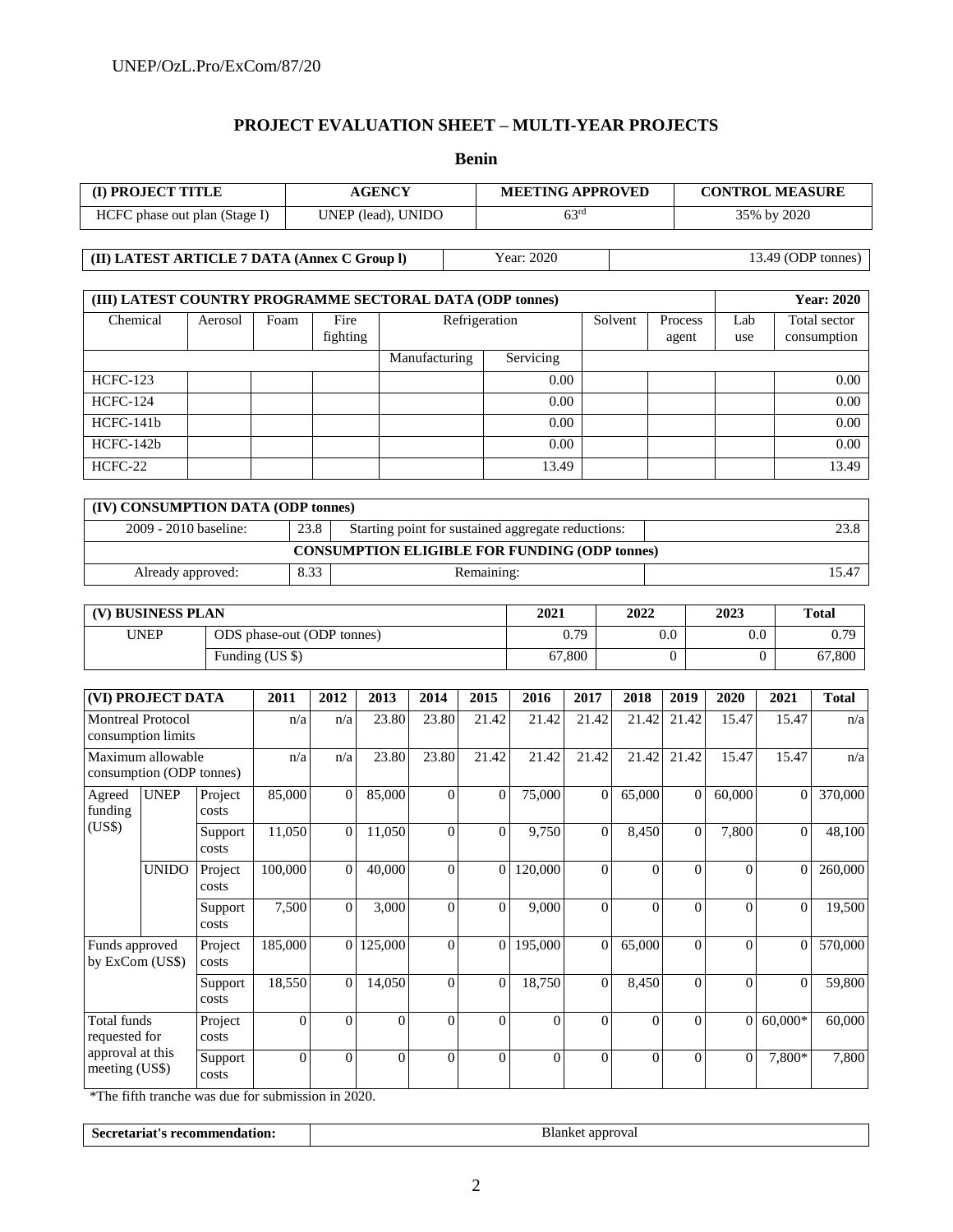# **PROJECT DESCRIPTION**

1. On behalf of the Government of Benin, UNEP as the lead implementing agency, has submitted a request for funding for the fifth and final tranche of stage I of the HCFC phase-out management plan (HPMP), at the amount of US \$60,000, plus agency support costs of US \$7,800 for UNEP only.<sup>2</sup> The submission includes a progress report on the implementation of the fourth tranche and the tranche implementation plan for 2021 to 2022.

#### Report on HCFC consumption

2. The Government of Benin reported a consumption of 13.49 ODP tonnes of HCFC in 2020, which is 43 per cent below the HCFC baseline for compliance. The 2016-2020 HCFC consumption is shown in Table 1.

| $\overline{\phantom{a}}$<br><b>HCFC</b> | 2016   | 2017   | 2018   | 2019   | 2020   | <b>Baseline</b> |
|-----------------------------------------|--------|--------|--------|--------|--------|-----------------|
| Metric tonnes (mt)                      |        |        |        |        |        |                 |
| HCFC-22                                 | 310.75 | 290.26 | 282.56 | 267.73 | 245.23 | 432.5           |
| HCFC-142b                               | 0.0    | 0.0    | 0.0    | 6.69   | 0.0    | n/a             |
| Total (mt)                              | 310.75 | 290.26 | 282.56 | 274.42 | 245.23 | 432.5           |
| <b>ODP</b> tonnes                       |        |        |        |        |        |                 |
| HCFC-22                                 | 17.09  | 15.96  | 15.54  | 14.72  | 13.49  | 23.8            |
| HCFC-142b                               | 0.0    | 0.0    | 0.0    | 0.44   | 0.0    | n/a             |
| <b>Total (ODP tonnes)</b>               | 17.09  | 15.96  | 15.54  | 15.16  | 13.49  | 23.8            |

**Table 1. HCFC consumption in Benin (2016-2020 Article 7 data)**

3. HCFC-22, which is used only in the servicing and maintenance of refrigeration and air-conditioning (RAC) equipment, has been decreasing since 2013 due to the implementation of HPMP activities including enforcement of a licensing and quota system, and the implementation of good servicing and maintenance practices by technicians, and the increased use of HCFC alternatives, primarily HFCs. UNEP reported that in 2020 only 30 per cent of the imported RAC equipment were HCFC-based, noting that the import of such equipment was reduced as of June 2020 due to new energy efficiency standards for AC equipment set in the country, which increased the introduction of HCFC-free alternatives in RAC applications, mainly based-on HFC-based refrigerants (e.g., R-410A, R-407C, HFC 134a, HFC-32 and R-404A), and some R-290-based equipment. A small amount of HCFC-142b was imported in 2019 as a component of a blend (R-409A) which was used in some refrigeration applications (i.e., vending machines).

#### *Country programme (CP) implementation report*

4. The Government of Benin reported HCFC sector consumption data under the 2020 CP implementation report which is consistent with the data reported under Article 7 of the Montreal Protocol.

#### Progress report on the implementation of the fourth tranche of the HPMP

# *Legal framework*

 $\overline{a}$ 

5. Benin has an effective legislative, regulatory and legal framework that controls the import of refrigerants and RAC equipment into the country. Inter-ministerial Order No. 064 (November 2011) regulates the import, marketing and distribution of HCFCs, HFCs and other refrigerants, and appliances and equipment which use these substances. The National Ozone Unit (NOU) is located in the Ministry of Environment and Sustainable Development and works with the Ministry of Trade to set annual quotas for

<sup>&</sup>lt;sup>2</sup> As per the letter of 15 April 2021 from the Ministry of Environment and Sustainable Development of Benin the Secretariat.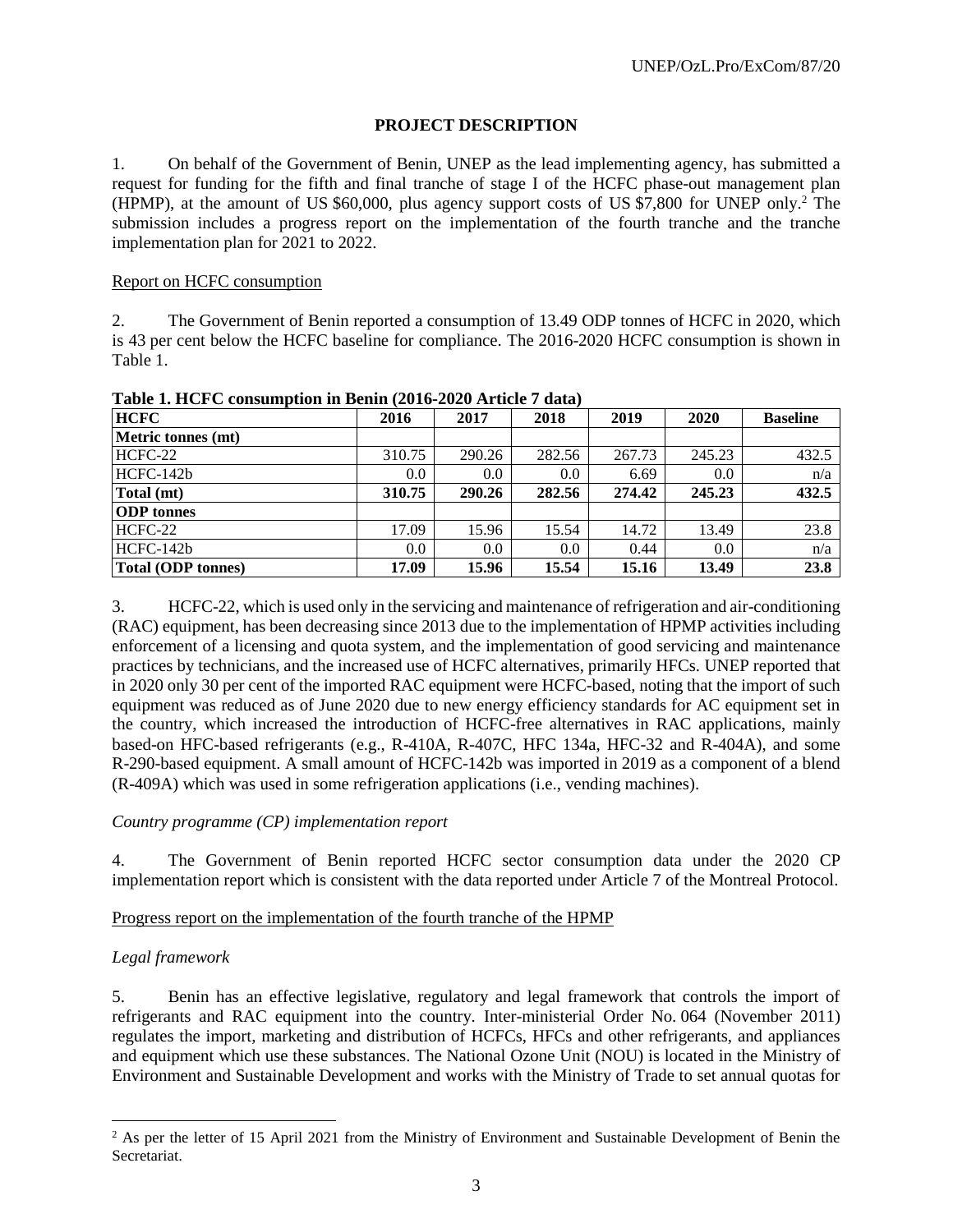the import of refrigerants. During the implementation of the fourth tranche, five training sessions were held for 100 customs officers on the control and identification of ODS and ODS-based equipment.

6. Since June 2020, Decree No. 2018-563, which set the minimum energy performance standards and the energy labelling criteria for lamps and room AC units in the country, contributed to the reduced importation of HCFC-based equipment. While this does not constitute a ban on the import of HCFC-based equipment *per se*, it encouraged the transition to more energy-efficient equipment thus the uptake of HFC-based inverter technology equipment (i.e., mostly R-410A), and many importers reduced their import of HCFC-based equipment.

7. The Government of Benin ratified the Kigali Amendment on 19 March 2018, and from January 2020, the import/export of HCFs in Benin are subject to authorization, in line with the Kigali Amendment.

# *Refrigeration servicing sector*

8. Five training workshops were held for a total of 184 RAC technicians on good service practices and the safe handling of hydrocarbon refrigerants (i.e., R-290 and R-600a). Six refrigerant identifiers and basic servicing equipment (such as four-way digital manifolds, recovery cylinders, recycling kits, and recycling machines) have been delivered to vocational training centres and refrigeration associations.

## *Project implementation and monitoring*

9. The NOU assisted in monitoring the implementation of all HPMP activities and the collection of HCFC consumption data. The US \$20,000 disbursed for project monitoring and implementation was used for the recruitment of two consultants (one refrigeration and one customs expert).

#### Level of fund disbursement

10. As of April 2021, of the US \$570,000 approved so far, US \$549,564 had been disbursed (US \$290,000 for UNEP and US \$259,564 for UNIDO) as shown in Table 2. The balance of US \$20,436 will be disbursed in 2021.

| <b>Tranche</b> |           | <b>UNEP</b> | <b>UNIDO</b> | <b>Total</b> | Disbursement rate<br>(%) |  |
|----------------|-----------|-------------|--------------|--------------|--------------------------|--|
| First tranche  | Approved  | 85,000      | 100,000      | 185,000      | 100                      |  |
|                | Disbursed | 85,000      | 99,910       | 184,910      |                          |  |
| Second tranche | Approved  | 85,000      | 40,000       | 125,000      | 100                      |  |
|                | Disbursed | 85,000      | 39,705       | 124,705      |                          |  |
| Third tranche  | Approved  | 75,000      | 120,000      | 195,000      | 90                       |  |
|                | Disbursed | 55,000      | 119,949      | 174,949      |                          |  |
| Fourth tranche | Approved  | 65,000      | n/a          | 65,000       | 100                      |  |
|                | Disbursed | 65,000      | n/a          | 65,000       |                          |  |
| Total          | Approved  | 310,000     | 260,000      | 570,000      | 96                       |  |
|                | Disbursed | 290,000     | 259,564      | 549,564      |                          |  |

# **Table 2. Financial report of stage I of the HPMP for Benin (US \$)**

#### Implementation plan for the fifth and final tranche of the HPMP

11. The following activities will be implemented between July 2021 and December 2022:

(a) Five training workshops for 90 customs officers and 10 environmental inspectors on the control and identification of ODS and ODS-based equipment (UNEP) (US \$20,000);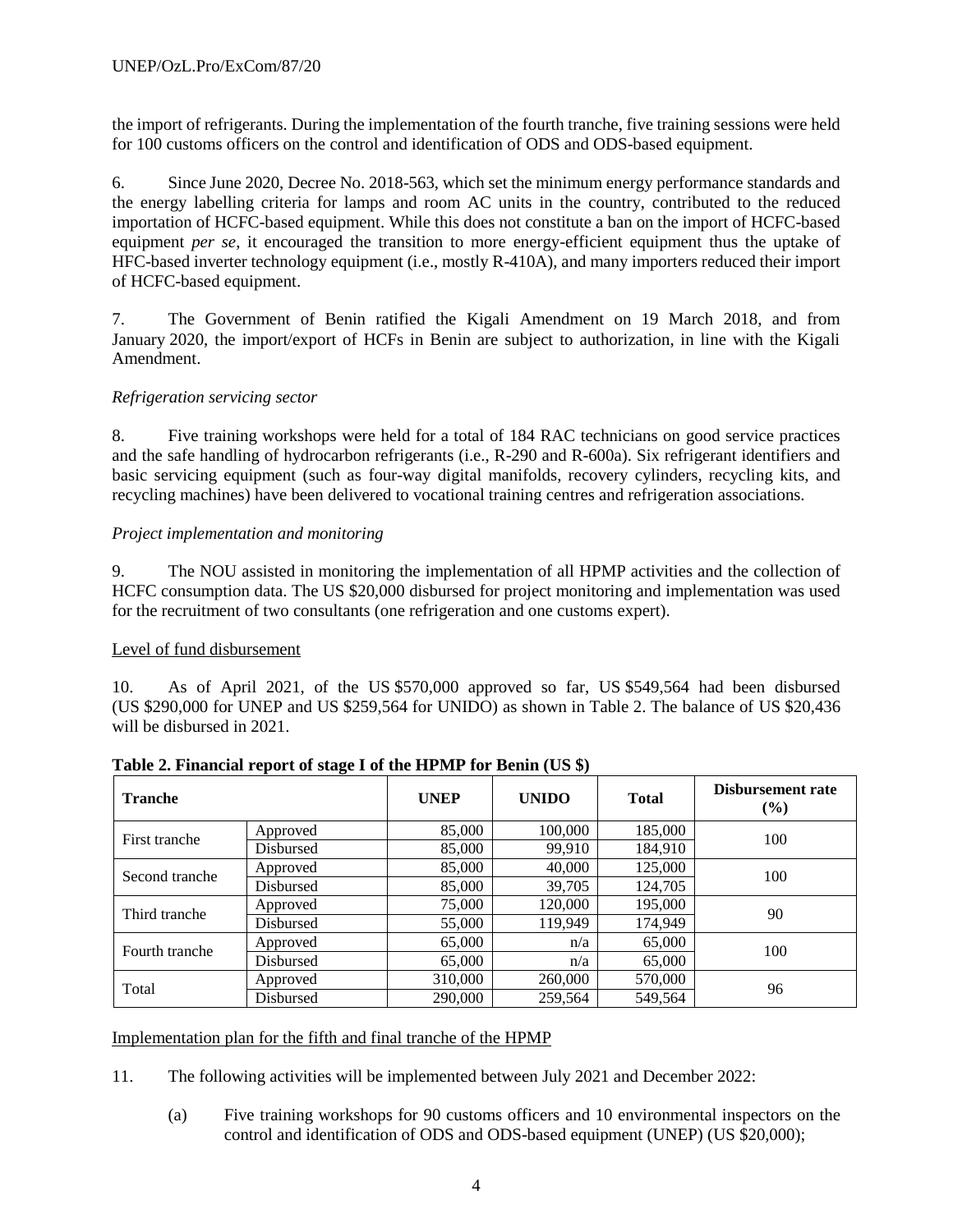- (b) Five training workshops for a total of 125 RAC technicians on good practices in refrigeration, and the safe handling of flammable refrigerants including on the development of standards for hydrocarbon-based equipment (UNEP) (US \$25,000); and
- (c) Project management and implementation (UNEP) (US \$15,000), to hire two consultants to assist in the monitoring and evaluation of the implementation of HPMP (US \$12,000) and travel expenses (US \$3,000).

## **SECRETARIAT'S COMMENTS AND RECOMMENDATION**

## **COMMENTS**

#### Progress report on the implementation of the fourth tranche of the HPMP

## *Legal framework*

12. The Government of Benin has already issued HCFC import quotas for 2021 at 13.2 ODP tonnes, which is lower than the Montreal Protocol control targets.

#### *Refrigeration servicing sector*

13. With regard to the delay in the submission of the fifth tranche request, which was due in 2020, UNEP indicated that it was due to the difficulties associated with getting internal approvals and the disruption in the work of the NOU which have now been resolved, and the restrictions due to the COVID-19 pandemic which limited in-person trainings. Despite the continued challenges associated with the ongoing pandemic, UNEP worked closely with the Government to ensure the submission of the tranche to the 87<sup>th</sup> meeting to allow for the completion of the remaining activities by the end of 2022, which would include activities for the current tranche being requested.

14. With regard to the sustainability of the technician training, UNEP explained that the Government, through the refrigeration association monitors how trained technicians apply their acquired knowledge through site visits to workshops where technicians are requested to demonstrate their service practices; this data is gathered by the NOU and refresher training courses are designed based on the information collected. It was also confirmed that the formal certification of technicians and development of national standards on the use of flammable refrigerants, as recommended in the verification report submitted to the  $81<sup>st</sup>$  meeting, will be part of stage II of the HPMP which is expected to be submitted at the 88<sup>th</sup> meeting. UNEP reiterated that the main barriers for introducing a certification scheme for trained technicians during stage I were the lack of expertise and supporting infrastructure, which will be supported in stage II.

15. With regard to other recommendations of the verification report some, including strengthening the capacity of customs officers through training on the implementation of national and sub-regional regulations on ODS imports and distribution; enhancing the knowledge of importers and distributors about the provisions of national and sub-regional legislation (West African Economic and Monetary Union) on ODS imports and distribution were implemented during the previous tranche; others, such as supporting the customs authority with training material and ODS identification kits will be prioritized as part of the fifth tranche. Other longer term recommendations like increasing centres of excellence to provide refrigeration training throughout the country will be addressed as part of stage II of the HPMP.

#### Completion of stage I

16. Due to the delay caused by the COVID-19 pandemic, the Government of Benin is requesting an extension of the date of completion of stage I to 31 December 2022 in order to allow the implementation of the remaining activities of the HPMP. The Secretariat supports this extension on the understanding that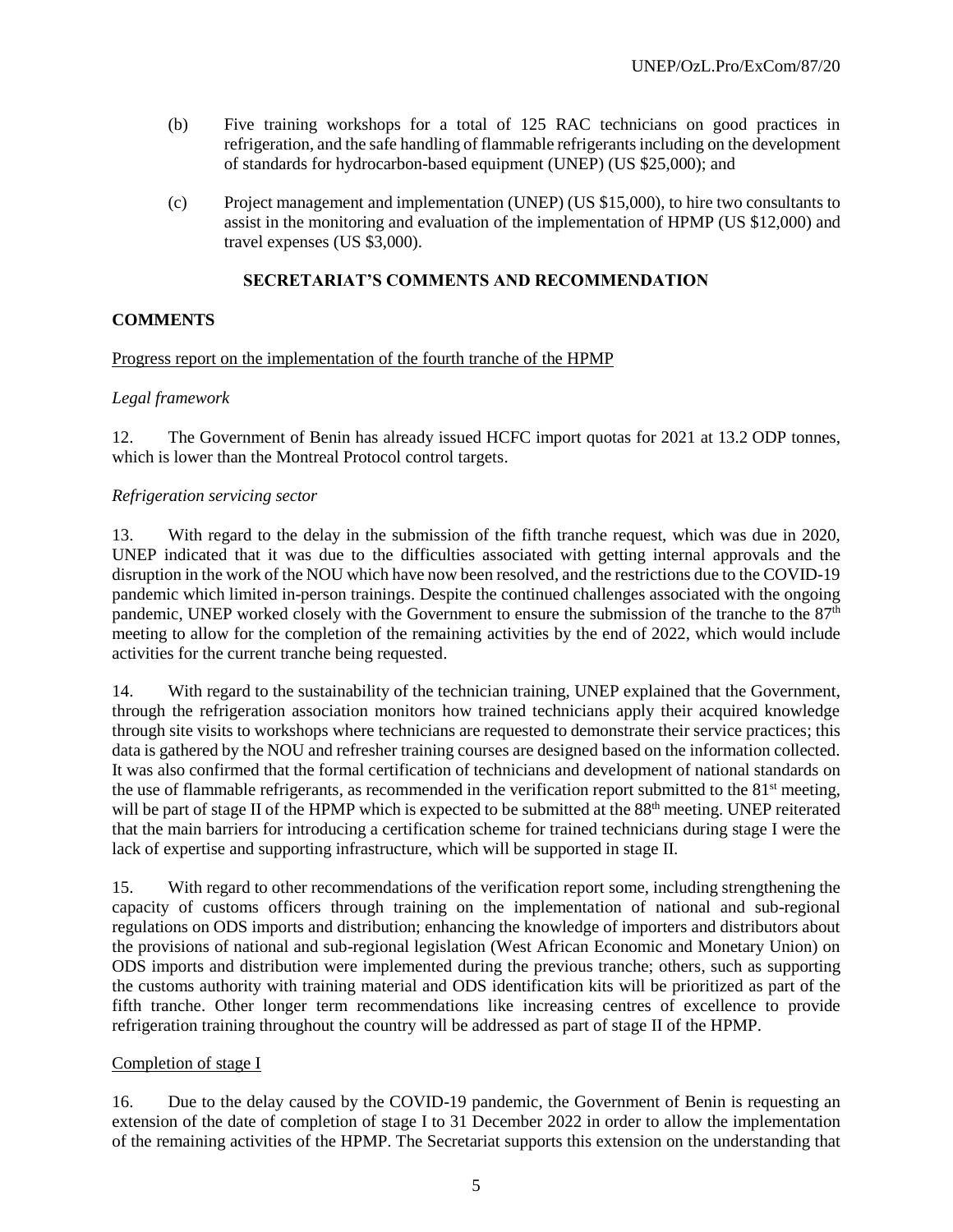no further extensions will be requested. UNEP also confirmed that stage II of the HPMP is expected to be submitted to the 88<sup>th</sup> meeting.

# Gender policy implementation<sup>3</sup>

17. The NOU is consulting stakeholders in order to develop strategies to track and encourage the participation of women in HPMP activities. During the implementation of the fourth tranche, the enrollment of women in the vocational training centres was encouraged and women who have obtained their RAC Industrial Technical Diploma have received annual recognition and basic tool kits to support their training.

#### Sustainability of the HCFC phase-out

18. To ensure the sustainability of training of service technicians, the Government of Benin has put in place a mechanism, spearheaded by the refrigeration association and supported by the NOU, to regularly monitor the service workshops to ensure that technicians apply the skills learned during the trainings; this has also allowed for a better design of refresher training courses. The mandatory technician certification system will be implemented as part of stage II of the HPMP. The continued capacity building of customs officers in collaboration with the Customs authority, has resulted in an effective training curriculum that can be sustained beyond the HPMP. The Government has ratified the Kigali Amendment and will integrate HCFC phase-out with the HFC phase-down to achieve synergy in a sustainable manner to address both the ozone and climate issues.

## Conclusion

19. Benin is making progress in implementing stage I of the HPMP, and is in compliance with the Montreal Protocol and its Agreement with the Executive Committee. The overall level of funding disbursement is 96 per cent. In line with a new policy which sets the minimum energy performance standards and the energy labelling criteria for lamps and room AC units in the country, no HCFC-based RAC equipment have been imported into the country since June 2020. This will support the country's strategy that the continued requirement for HCFC in the country will only be for servicing existing HCFC-based equipment. The activities implemented so far have contributed to strengthening the HCFC servicing sector by improving technician servicing practices and reducing leakage, encouraging non-HCFC alternatives and natural refrigerants through regulations and technician training and ensuring that the import and quota systems is effective and efficient in order to meet the targets set out in the Agreement; the customs and technician training activities planned under the fifth and last tranche will further ensure the long term sustainability of stage I of the HPMP.

# **RECOMMENDATION**

 $\overline{a}$ 

- 20. The Fund Secretariat recommends that the Executive Committee:
	- (a) Takes note of the progress report on the implementation of the fourth tranche of stage I of the HCFC phase out management plan (HPMP) for Benin; and
	- (b) Approves, on an exceptional basis given potential further delay in implementing phase-out activities due to the COVID-19 pandemic, and noting that no further extension of project implementation would be requested, the extension of the date of completion of stage I of the HPMP for Benin to 31 December 2022.

<sup>&</sup>lt;sup>3</sup> Decision 84/92(d) requested bilateral and implementing agencies to apply the operational policy on gender mainstreaming throughout the project cycle.